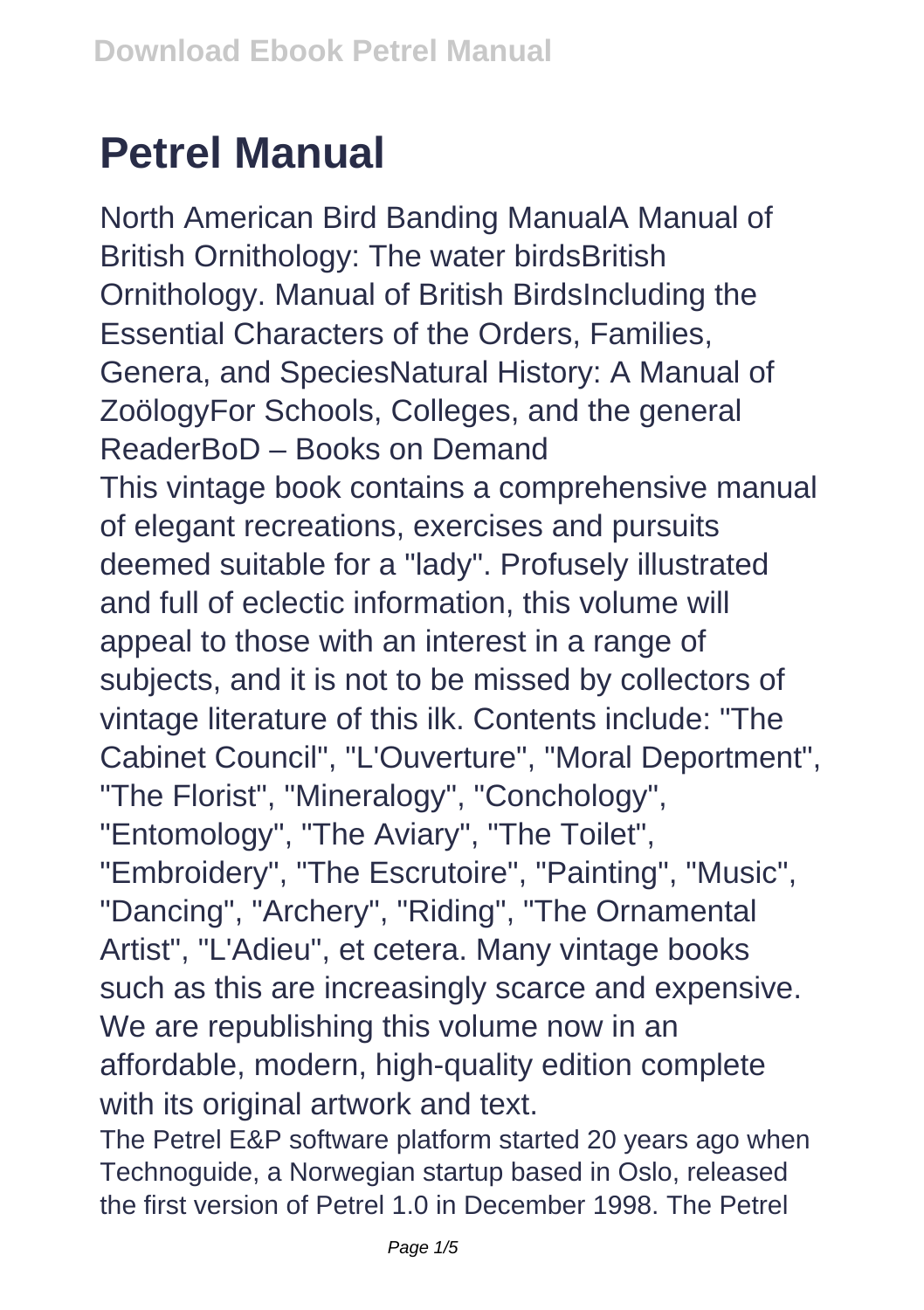platform has become an industry standard and has revolutionized the way we work in all domains. Today, the active global community of users continue to push the boundaries of subsurface understanding using the Petrel platform. In creating this special anniversary book, we want to take a moment to reflect on that history and to celebrate the many achievements we have made together with you—our customers and partners.

A comprehensive mathematical and computational modeling of CO2 Geosequestration and Compressed Air Energy StorageEnergy and environment are two interrelated issues of great concern to modern civilization. As the world population will soon reach eight billion, the demand for energy will dramatically increase, intensifying the use of fossil fuels. Ut

Reprint of the original, first published in 1867. In this chapter, the principles of reservoir modeling, workflows and their applications have been summarized. Reservoir modeling is a multi-disciplinary process that requires cooperation from geologists, geophysicists, reservoir engineers, petrophysics and financial individuals, working in a team setting. The best model is one that provides quantitative properties of the reservoir, though this is often difficult to achieve. There are three broad steps in the modeling process. The team needs to first evaluate the data quality, plan the proper modeling workflow, and understand the range of uncertainties of the reservoir. The second step is data preparation and interpretation, which can be a long, tedious, but essential process, which may include multiple iterations of quality control, interpretation, calibration and tests. The third step is determining whether to build a deterministic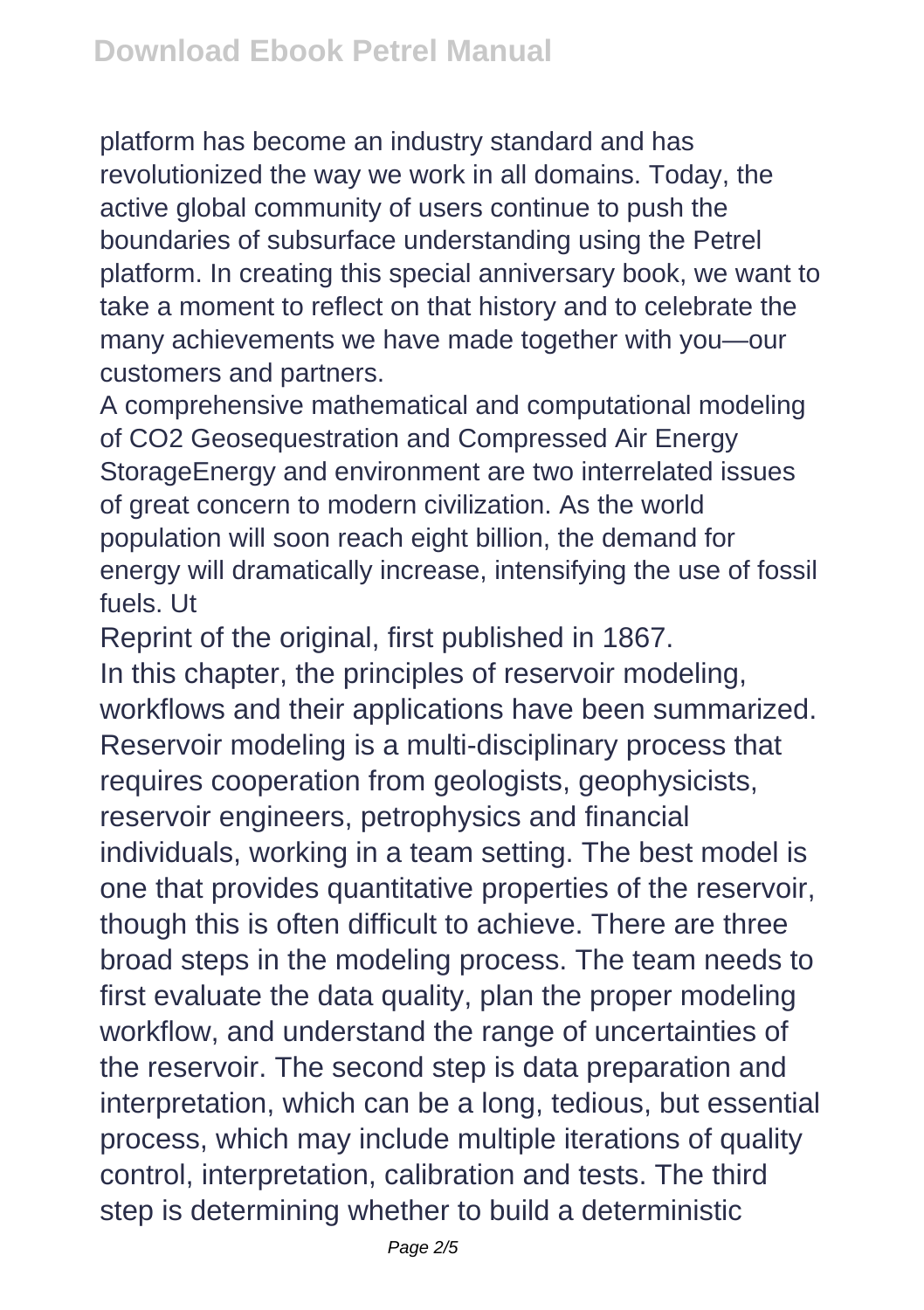(single, data-based model) or stochastic (multiple geostatistical iterations) model. The modeling approach may be decided by the quality and quantity of the data. There is no single rule of thumb because no two reservoirs are identical. Object-based stochastic modeling is the most widely used modeling method today. The modeling results need to be constrained and refined by both geologic and mathematical validation. Variogram analysis is very important in quality control of object-based stochastic modeling. Outcrops are excellent sources of continuous data which can be incorporated into subsurface reservoir modeling either by 1) building an outcrop "reservoir" model, or 2) identifying and developing outcrop analogs of subsurface reservoirs. Significant upscaling of a reservoir model for flow simulation may well result in an erroneous history match because the upscaling process often deletes lateral and vertical heterogeneities which may control or affect reservoir performance, particularly in a deterministic model. Reservoir uncertainties are easier to manipulate by object-based stochastic models. Choosing the best realization approach for the reservoir model is the key to predicting reservoir performance in the management of reservoirs.

Reservoir characterization as a discipline grew out of the recognition that more oil and gas could be extracted from reservoirs if the geology of the reservoir was understood. Prior to that awakening, reservoir development and production were the realm of the petroleum engineer. In fact, geologists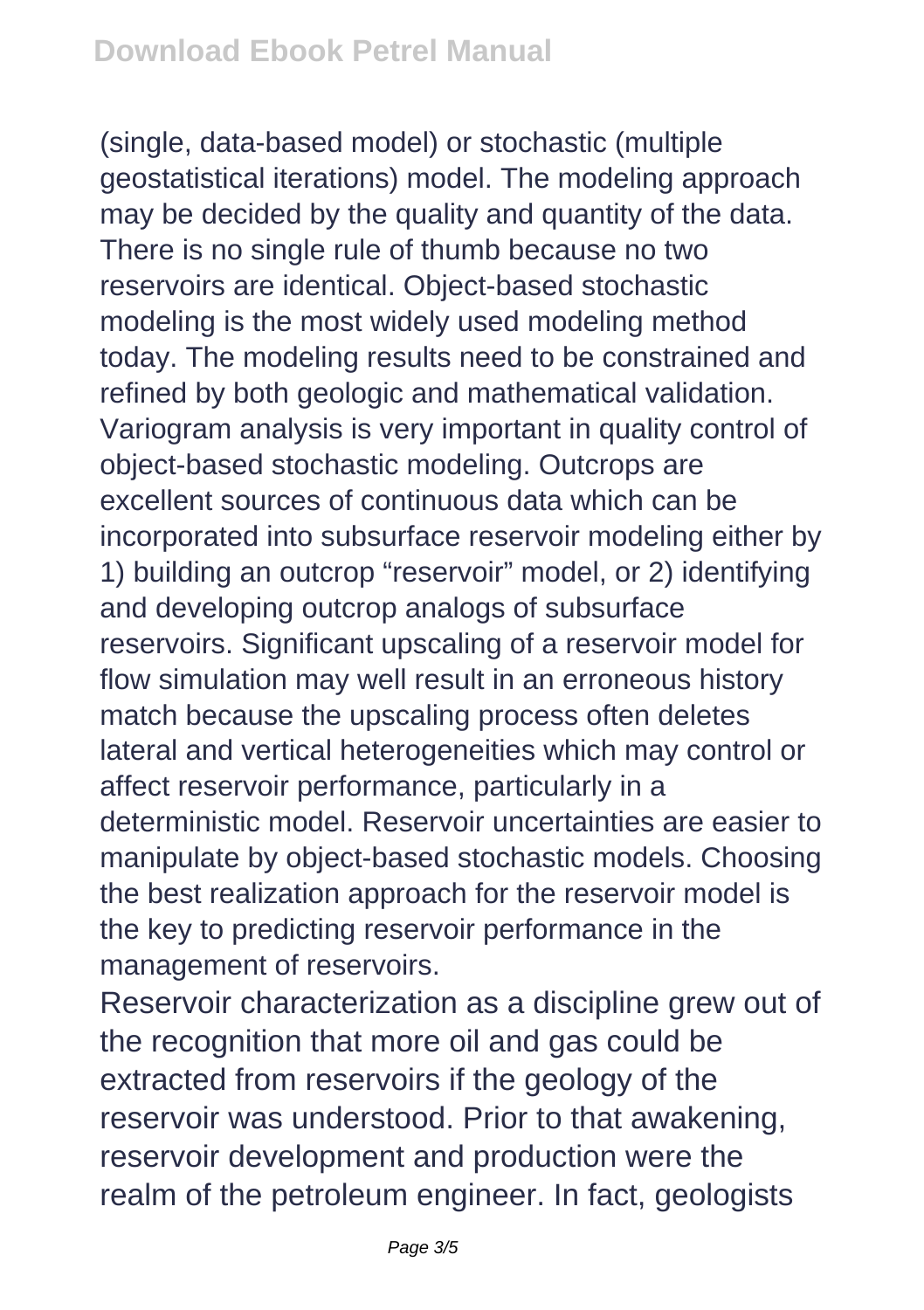of that time would have felt slighted if asked by corporate management to move from an exciting exploration assignment to a more mundane assignment working with an engineer to improve a reservoir's performance. Slowly, reservoir characterization came into its own as a quantitative, multidisciplinary endeavor requiring a vast array of skills and knowledge sets. Perhaps the biggest attractor to becoming a reservoir geologist was the advent of fast computing, followed by visualization programs and theaters, all of which allow young geoscientists to practice their computing skills in a highly technical work environment. Also, the discipline grew in parallel with the evolution of data integration and the advent of asset teams in the petroleum industry. Finally, reservoir characterization flourished with the quantum improvements that have occurred in geophysical acquisition and processing techniques and that allow geophysicists to image internal reservoir complexities. Practical resource describing different types of sandstone and shale reservoirs Case histories of reservoir studies for easy comparison Applications of standard, new, and emerging technologies

Containing more than one-third of the world's bird species, the neotropical region surpasses all other zoogeographic regions in the diversity of its avian fauna. Though the exploration and cataloging stages of ornithology are now virtually complete, new Page  $4/5$